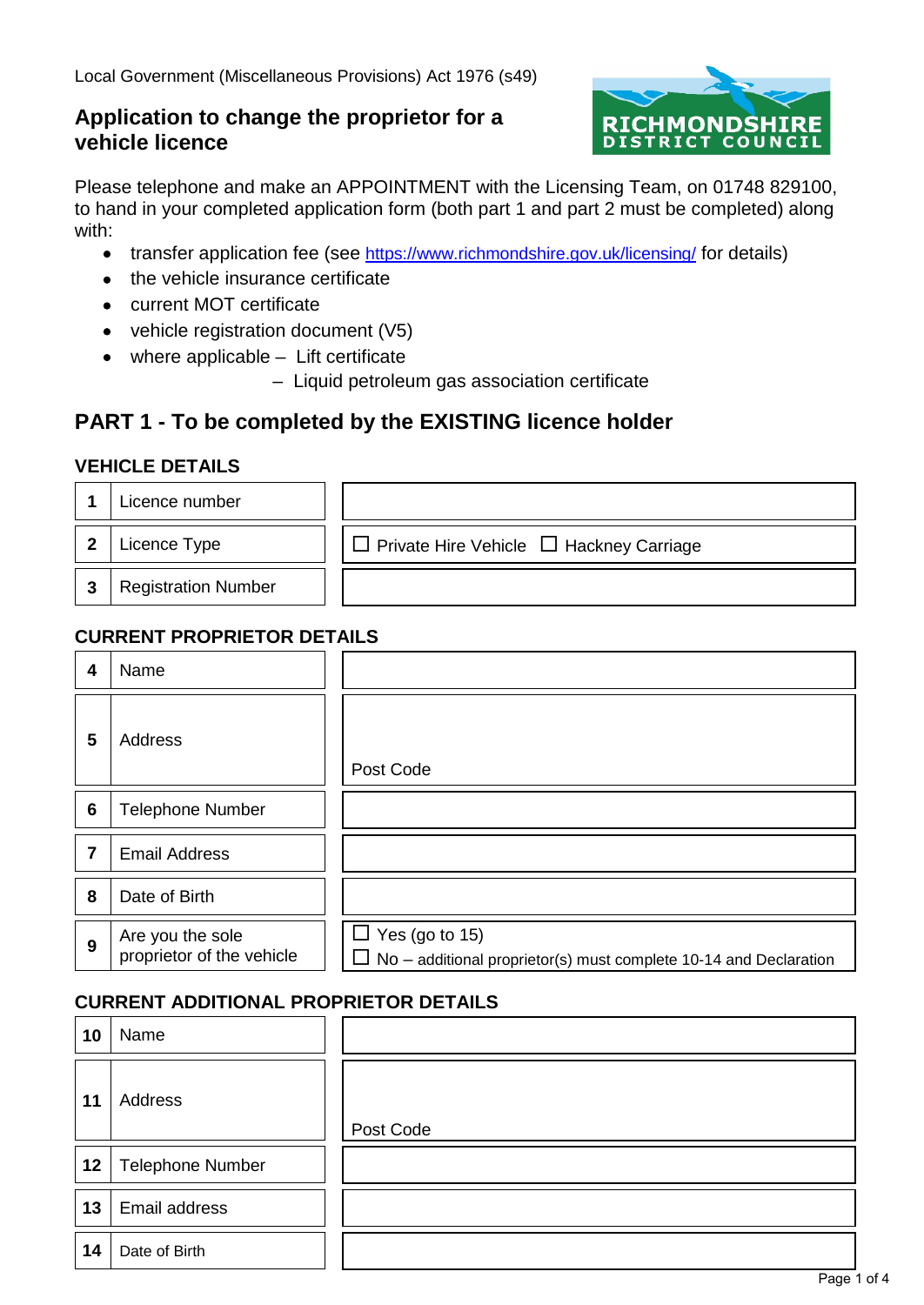#### **NEW PROPRIETOR DETAILS**

| 15 | Name                                                                |                                                     |
|----|---------------------------------------------------------------------|-----------------------------------------------------|
| 16 | Address                                                             | Post Code                                           |
| 17 | <b>Telephone Number</b>                                             |                                                     |
| 18 | Is the above-named<br>person the sole proprietor<br>of the vehicle? | $\Box$ Yes - go to 22 (Declaration)<br>$\square$ No |

## **NEW ADDITIONAL PROPRIETOR DETAILS**

| 19 | Name                    |           |
|----|-------------------------|-----------|
| 20 | Address                 | Post code |
| 21 | <b>Telephone Number</b> |           |

#### **DECLARATION(S) AND SIGNATURE(S) OF EXISTING PROPRIETOR(S)**

 understand that it is a criminal offence to make a false statutory declaration. I/We hereby declare that the above information is true to the best of my knowledge and I

| 22 | <b>Signature of Proprietor</b>        |  |
|----|---------------------------------------|--|
| 23 | Date of Signature                     |  |
| 24 | Signature of additional<br>proprietor |  |
| 25 | Date of signature                     |  |

 **This authority is under a duty to protect the public funds it administers, and to this end, may use the information you have provided on this form for the prevention and detection of fraud. It may also share this information with other bodies responsible for auditing and administering public funds for these purposes.**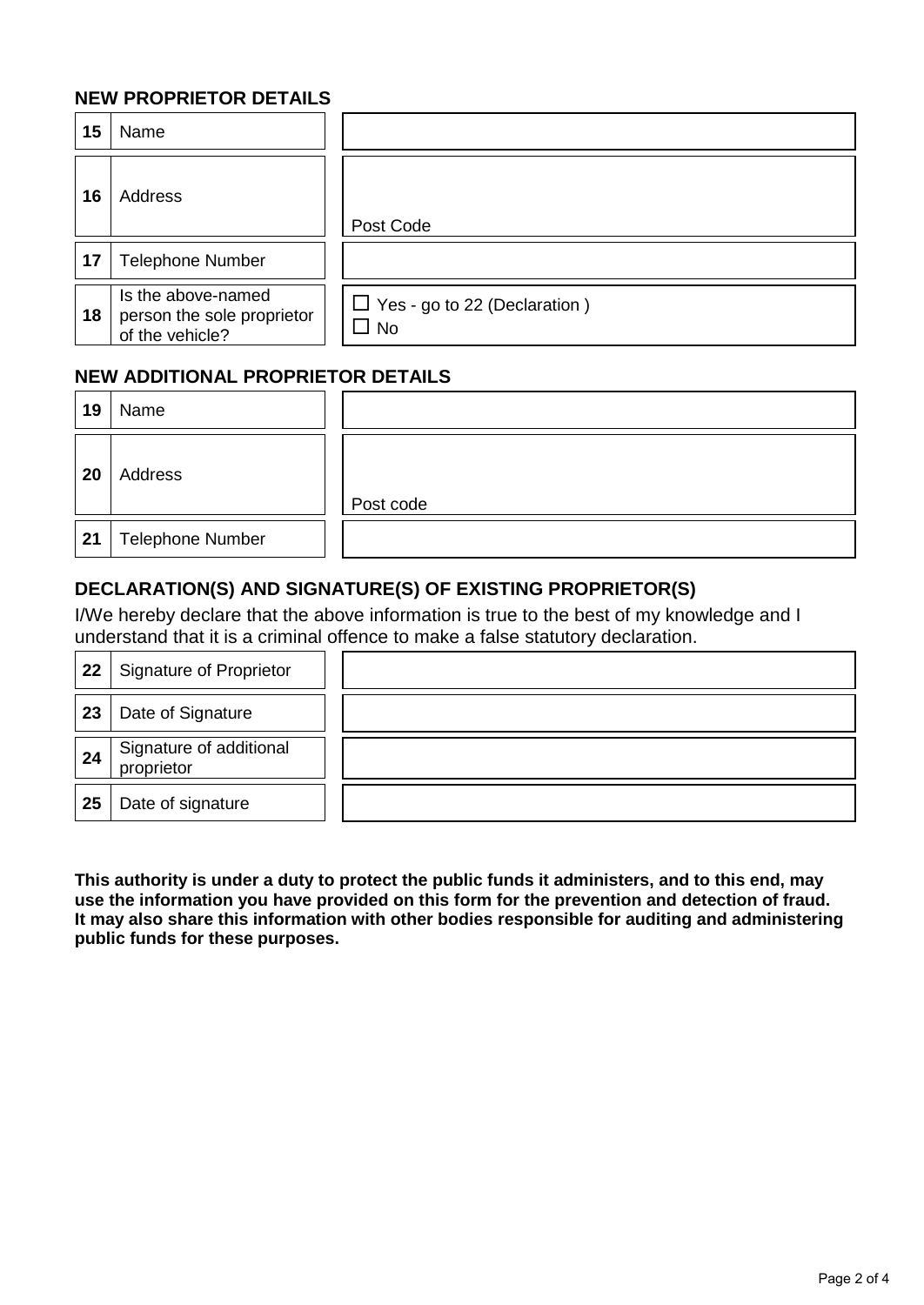# **PART 2 - To be completed by the NEW proprietor(s)**

## **VEHICLE DETAILS**

|    | Licence number             |                                                     |
|----|----------------------------|-----------------------------------------------------|
|    | Licence Type               | $\Box$ Private Hire Vehicle $\Box$ Hackney Carriage |
| -3 | <b>Registration Number</b> |                                                     |

#### **APPLICANT DETAILS**

 I confirm that the proprietorship of the above-mentioned vehicle has been transferred from the existing licence holder to me and I request that the Council's records and the licence be amended to record that I am the new proprietor.

| 4  | Name                                                                                                                                                                                                                                                  |  |            |  |                                                                        |
|----|-------------------------------------------------------------------------------------------------------------------------------------------------------------------------------------------------------------------------------------------------------|--|------------|--|------------------------------------------------------------------------|
| 5  | Address                                                                                                                                                                                                                                               |  | Post Code  |  |                                                                        |
| 6  | <b>Telephone Number</b>                                                                                                                                                                                                                               |  |            |  |                                                                        |
| 7  | <b>Email Address</b>                                                                                                                                                                                                                                  |  |            |  |                                                                        |
| 8  | Date of Birth                                                                                                                                                                                                                                         |  |            |  |                                                                        |
| 9  | Are you the sole<br>proprietor of the vehicle                                                                                                                                                                                                         |  | $\Box$ Yes |  | $\Box$ No - Each additional proprietor must fill in 13 to 21 on Page 4 |
| 10 | Have you been convicted or cautioned for any motoring or<br>criminal offence? If yes, please provide details below. For<br>$\Box$ Yes $\Box$ No<br>businesses, include all offences for any secretary/director. Use a<br>separate sheet if necessary. |  |            |  |                                                                        |
|    |                                                                                                                                                                                                                                                       |  |            |  |                                                                        |

|        | Date | Offence | Court | Sentence |
|--------|------|---------|-------|----------|
|        |      |         |       |          |
| റ<br>▵ |      |         |       |          |
| 3      |      |         |       |          |

#### **DECLARATION AND SIGNATURE**

 I hereby declare that the above information is true to the best of my knowledge and I understand that if I, or my employees, infringe or neglect to comply with any of the conditions, Acts or Byelaws that it is a criminal offence to make a false statutory declaration. I hereby undertake to observe and comply with all relevant conditions, Acts and Byelaws relating to the use of the vehicle. I accept subject to which the Licence is held, the same shall be liable to be revoked or not renewed by the Council. I understand that further checks may be made with other agencies with regard to any details contained in the form.

|    | details contained in the form. |  |
|----|--------------------------------|--|
| 11 | Signature                      |  |
|    | 12   Date of signature         |  |